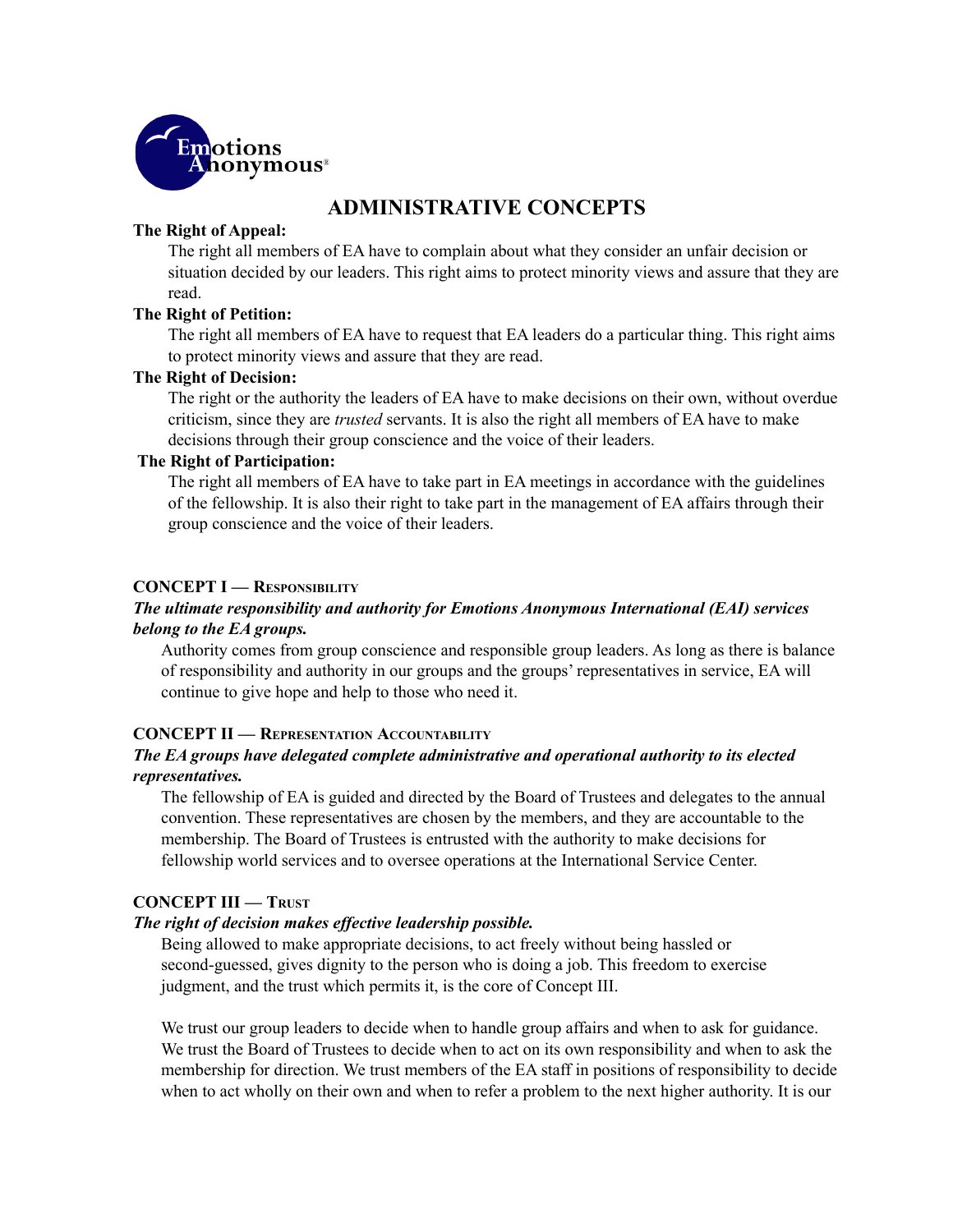duty to carefully choose for every position those who will serve us and then trust them to do the job without interference or undue criticism.

# **CONCEPT IV — RESPECT**

### *Participation is the key to harmony.*

In the structure of EA service, each member and group of members contribute to the whole. Recognizing a spiritual need to belong, the principle of participation has been built into our whole service structure. Respectful, self-disciplined consideration of every other member and group of members will give everyone the right to participate in the service of EA, and so assure harmony.

### **CONCEPT V — EQUALITY**

### *The rights of appeal and petition protect minority views and assure that they are heard.*

Consideration of others and courteous regard for the views of all is the basis of strength, unity, and cooperation. This Concept assures protection of the views of minorities and of the entire fellowship.

Through the Right of Appeal, minority views can be heard. Members with minority views have a duty to present a minority report to the membership when they believe that a wrong decision could seriously affect EA. When minorities speak out, they help preserve the fellowship. By compelling a thorough debate, they are a chief defense against uninformed, misinformed, hasty, or angry action.

The Right of Petition gives members the right to petition those in authority to consider an alternative that may differ from their point of view. The right of petition also allows a member or staff member to carry a complaint direct to the Board of Trustees without fear of reprisal.

#### **CONCEPT VI — TRUSTEESHIP/AUTHORITY/RESPONSIBILITY**

### *We acknowledge the primary administrative responsibility of the trustees.*

The Board of Trustees is expected to spearhead the formulation of EA policy in accordance with EA principles and is accountable for its proper dissemination. To provide efficient and balanced leadership, the trustees must be chosen for their special talents, 12-Step experience, and sound judgment. Their great responsibility requires a large grant of authority. The trustees are the active guardians of our Twelve Traditions and are charged with upholding and applying these principles. As they administer the business prudently, there is no need to choose between good business and good EA practice, since there is no conflict between the two.

### **CONCEPT VII — BALANCE**

### *The trustees have legal rights, while the rights of the membership are traditional.*

Concept VII defines the balance of powers between the membership and the trustees. The trustees bear legal responsibility for EA's funds, services, and actions. The membership is the conscience of EA with traditional rights. There need never be a clash or testing of these rights, the legal and the traditional, as long as the trustees and the membership work together in good faith.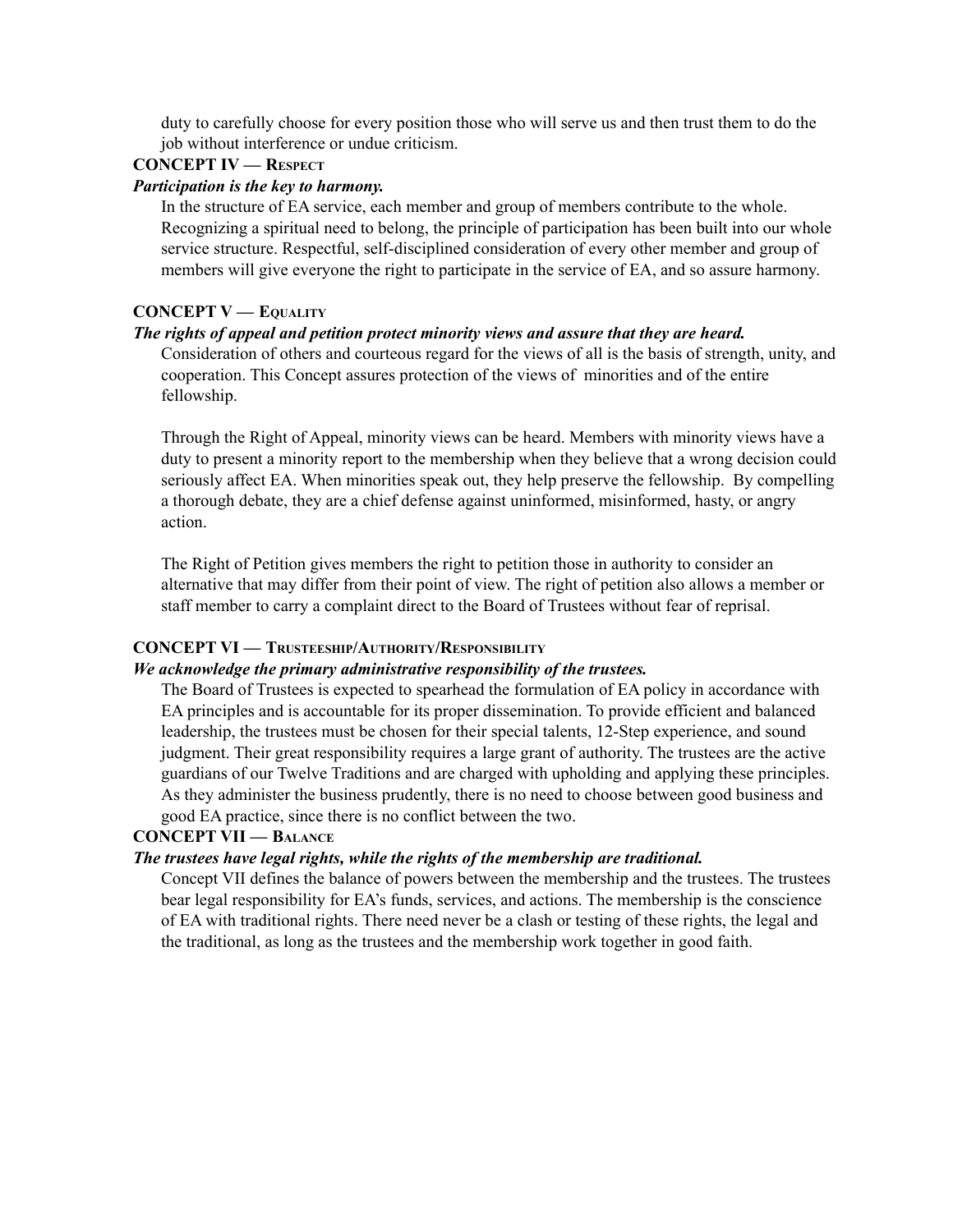### **CONCEPT VIII — DELEGATION**

# *The Board of Trustees delegates full authority for routine management of the EA International Service Center to its Executive Committee***.**

In our service structure we need vision to address policy questions, supply leadership, meet financial obligations, strengthen the interrelationship of groups, and carry the message of EA around the world. With this responsibility in mind, the EA Board of Trustees delegates authority to its Executive Committee.

### **CONCEPT IX — LEADERSHIP QUALITIES**

### *In a field of world service the Board of Trustees assumes primary leadership.*

Leadership qualities are defined as being responsible, tolerant, stable, flexible, having good judgment, vision and the ability to be tactful. Being responsible includes being motivated by principles and setting an example that inspires others to follow. When these qualities are applied in our service structure, they generate a caring and selfless spirit.

# **CONCEPT X — BALANCE**

# *Service responsibility is balanced by service authority. Thus, we avoid "double-headed" management.*

Responsibility and authority must be equal. If an imbalance should occur, there are the safeguards of Right of Decision, Right of Appeal, and Right of Petition to correct this. There must be a final authority, and in our fellowship, that is the EA groups. When there is mutual trust and respect, authority can be delegated from the groups to the delegates, then to the trustees, and then to the committees and EA staff.

### **CONCEPT XI — ADMINISTRATION**

# *The administrative arm of EA is composed of standing committees, executive committee, and staf members. The committees and staf members share with trustees the responsibility for preserving the unity of EA and spreading its message to all those in need of its help.*

- All are vital to EA to deal with policies, the budget, institutional work, international coordination, literature, nominations, public information, publication of The EA Connection and administration of the International Service Center.
- In order to coordinate these functions and assure cooperation, we need three principles. 1) Quality: A good executive acting without favor or partiality, dealing with fairness and equality, consulting with those affected by new plans, being open to hear and respect constructive criticism. 2) Fairness: This principle declares that fair recompense in salary and appreciation is essential for efficient service. 3) Full participation of paid workers: They should in all ways be considered respected members of the team. The dependence of workers on their salaries should not be used to limit their freedom to voice their views.